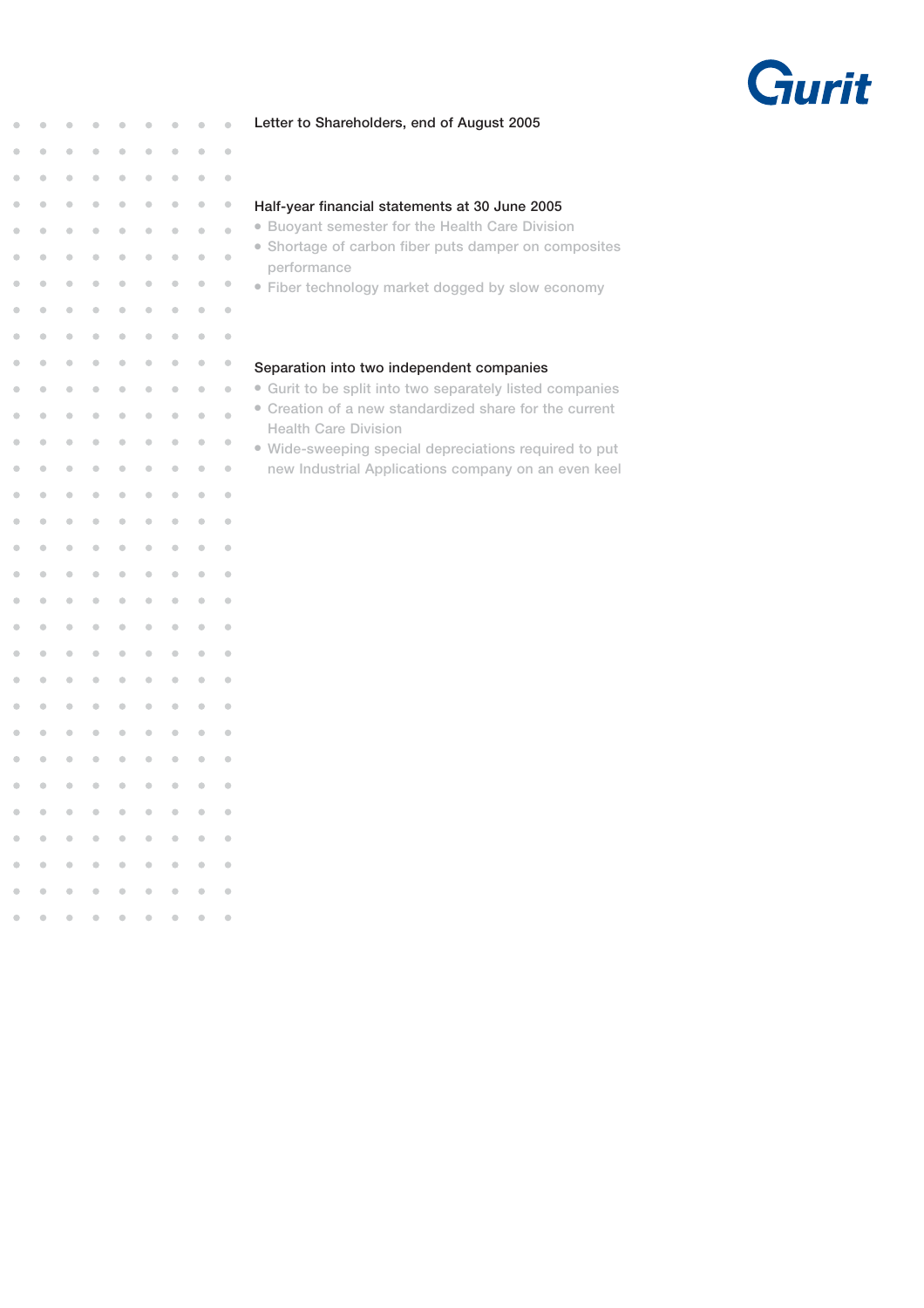## **HALF-YEAR REPORT**

**With effect from 1 January 2006, the Gurit-Heberlein Group is to be divided up into two companies with a clearly defined focus on their respective industries and markets. The two existing divisions, Health Care und Industrial Applications, are to be made financially independent of each other and will continue to be run as two exchange-listed publicly owned companies. The necessary proposals will be put to Annual General Meeting in spring 2006.**

**The Health Care Division posted very satisfactory progress in the first six months of 2005: sales and earnings in the dental sector were boosted by various product innovations that attracted a great deal of interest. The Division's medical business has secured a sound long-term position for itself with its existing technology and customer base, as well as full order books and a project pipeline packed with new innovations. After the building and expansion work of recent years, the Health Care Division is now ideally placed to become operatively and strategically independent.**

**Despite its strong positioning, the Industrial Applications Division was exposed to stubborn problems on both the procurement and sales markets: the composites sector laboured under the effects of a world shortage of carbon fiber while components operations in the fiber technology divisions were unable to break out of the cyclical low.**

**Group net sales during the first half were up by 5.1% to CHF 308 million. In view of difficult circumstances in the industrial sector, EBITA stood at CHF 21.3 million, which failed to live up to expectations.**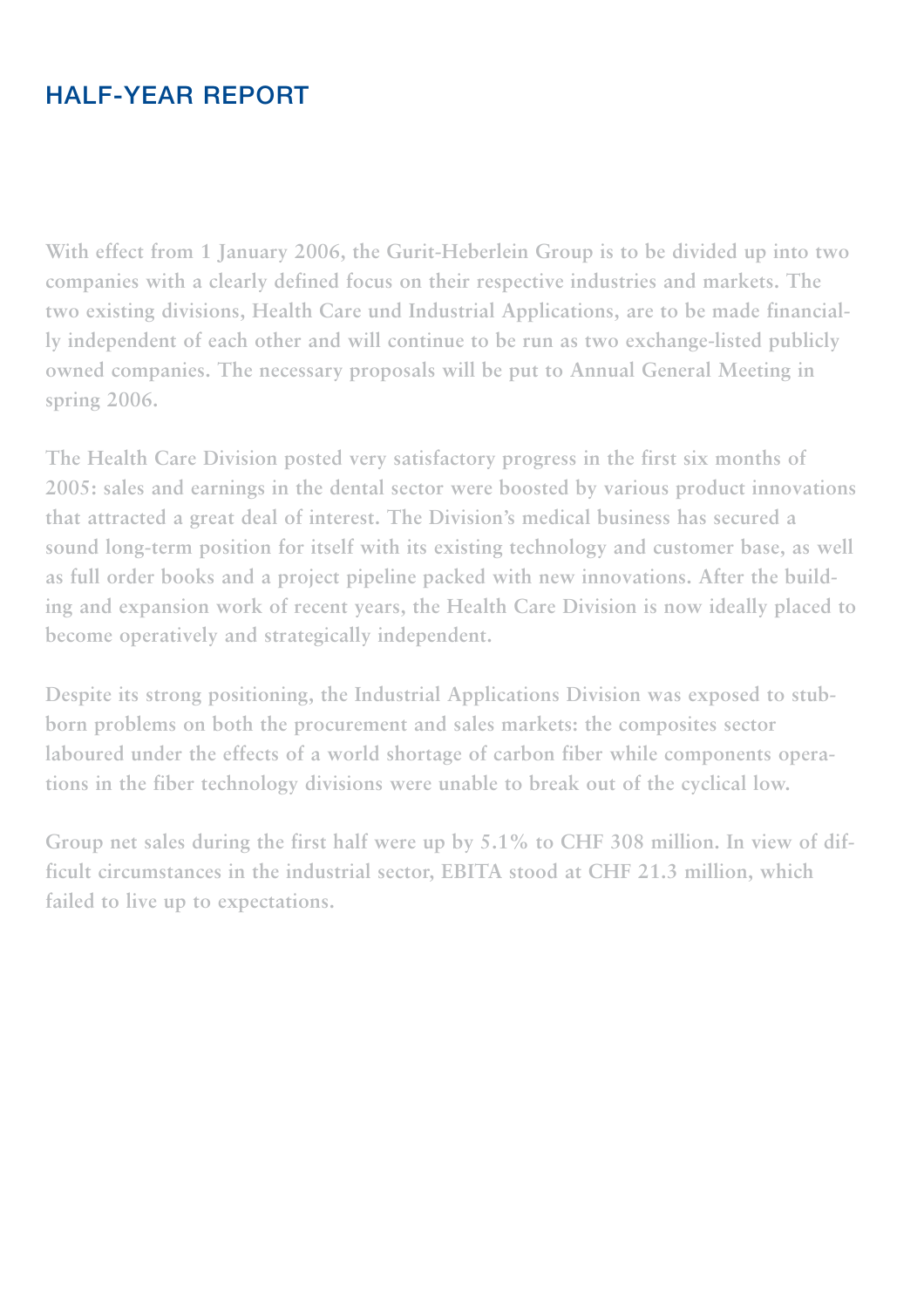**02 ı 03**

The Gurit-Heberlein Group's two divisions put up conflicting performances during the first half of the year. While Health Care closed the period extremely successfully, reporting a 13.3% increase in sales to CHF 122.3 million and an encouraging improvement in EBITA to CHF 12.8 million, or 10.5% of sales, the Industrial Applications Division's performance was less impressive: manly due to restricted production resulting from a serious worldwide shortage of carbon fiber. In addition to this, the market for key components used in the manufacture of synthetic fibers remained stranded in the cyclical doldrums. Industrial Applications thus closed the period with an increase of just 1.4% to CHF 184.7 million in sales and disappointing EBITA of CHF 7.1 million.

Because of the two widely differing performances posted by the two divisions, consolidated EBITA stood at CHF 21.3 million, compared with CHF 23.8 million last year. At CHF 27.9 million, cash flow was down slightly on last year.

Financial income was approximately the same as last year, but in view of the difference in the two divisions' respective operations, income tax will be slightly lower.

From 2005, in accordance with new IFRS regulations, goodwill is no longer amortized continuously, but is regularly tested for impairment and adjusted where necessary. The half-year report for 2005, therefore, contains no amortization of goodwill, unlike 2004, where it still featured in the accounts. This difference should be taken into account when comparing and evaluating results.

The Gurit-Heberlein Group result thus stood at CHF 14.3 million, compared with CHF 8.5 million the previous year. However, last year's figure also included goodwill amounting to CHF 6.7 million. If goodwill in both sets of accounts is treated on the same basis, the half-year 2004 result would have amounted to CHF 15.2 million.

The profit per bearer share stood at CHF 31.48 compared with CHF 18.68 during the same period last year.

### Health Care

The strategic expansion carried out in the Health Care Division in recent years has begun to bear fruit. Apart from the dental sector's traditionally important markets in North America, and Europe, upper-bracket earners in Asia and

South America are becoming increasingly important. A number of product innovations launched during the first half of the year attracted a good deal of interest worldwide. Gurit's dental operations cover the needs of dentists and dental technicians all the way along the dental treatment chain and is consolidating its market position in dental practices and laboratories with its innovative and aesthetically progressive solutions. Gurit remains bullish about its future prospects on the dental market.

After a noticeable upswing during the second half of 2004, the company's medical operations posted very encouraging results for the first half of 2005 and confirmed the breakthrough. Apart from its involvement in respiratory products for anaesthesia and intensive care, Gurit has over the past few years steadily built up its OEM operations as a development and manufacturing partner to the medical and pharmaceuticals industry. At the same time, the operating cost structure in the medicinal sector has also undergone a marked improvement following the adoption of various measures and further expansion of the production facility in the Czech Republic. Createchnic (now known as Medisize Switzerland), which was acquired in autumn 2004, contributed towards the positive result. In view of their wideranging customer base, medical operations are internationally very well supported. In recent months, a number of significant production orders have emerged from development and project work that has often taken years to complete. In its medical operations, Gurit expects continued above-average growth with good margins.

### Industrial Applications suffering under unusual market conditions

Last year, following some intensive development work, Gurit Composite Technologies launched a range of carbon fiber prepegs for a number of applications. Manufactured using various innovative materials, these technologically superior semi-products are lighter and stronger than traditional composites, which are reinforced with fiber glass. This makes carbon fiber prepegs ideal for large volume applications such as yachts and the rotor blades used in wind power machines.

Availability of carbon lags behind pace of innovation Something that seemed like a temporary increase in the price of carbon in spring had, by the second quarter, turned into a major supply bottleneck affecting the entire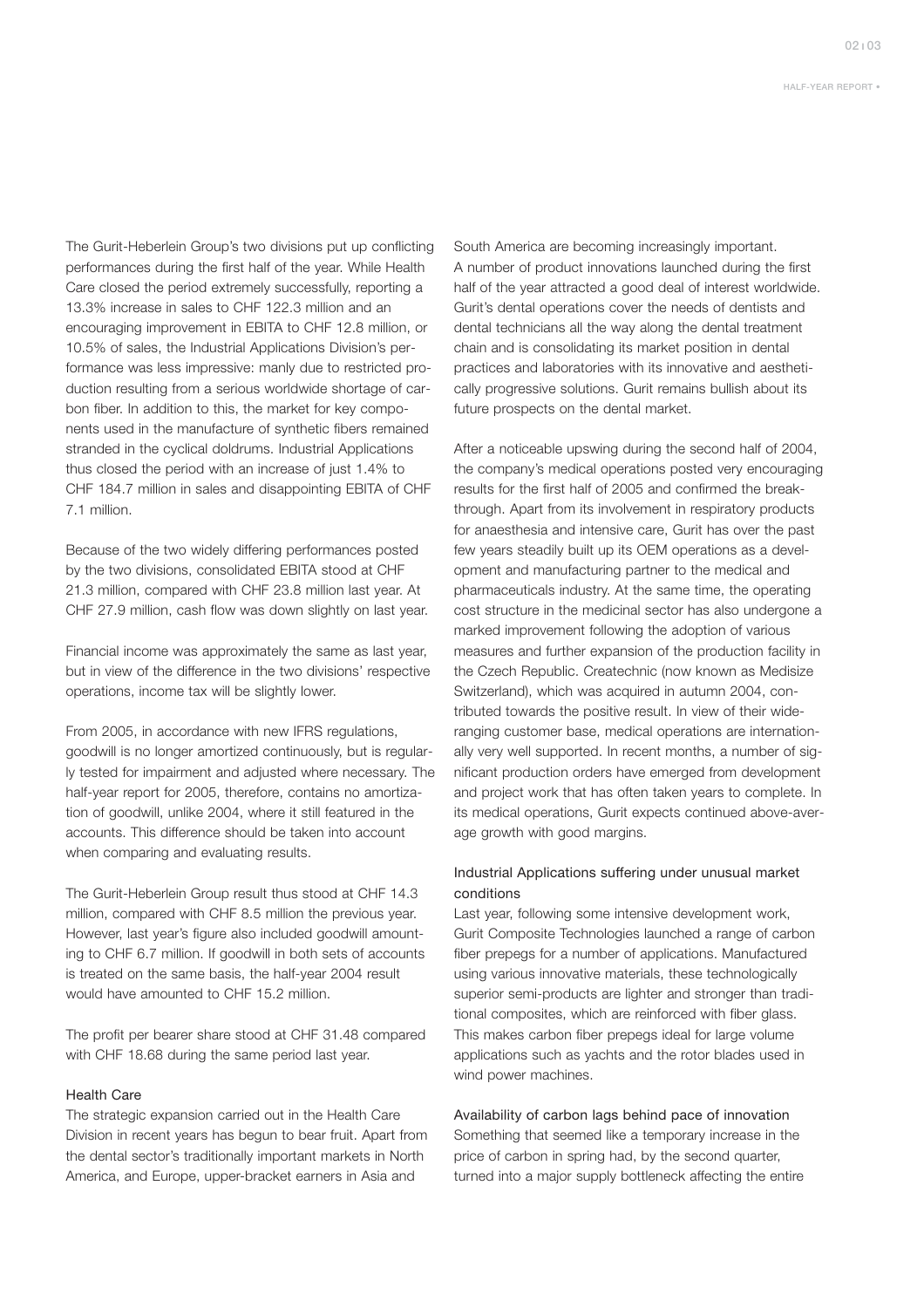### **HALF-YEAR REPORT**

world, which no one had anticipated on this scale. Demand for carbon fiber is driven primarily by innovation and therefore difficult to predict, which means that future carbon fiber requirements will remain an uncertain market factor. From April 2005, the market increasingly lost its equilibrium. On the demand side, apart from the carbon fiber prepegs developed by Gurit, the simultaneous rise in demand from the aircraft and defence industries pushed up requirements. On the supply side, one supplier who had been planning to increase capacity ran into unexpected technical problems. The resulting shortfall led to massive production downtime and delivery problems at Gurit, especially as regards supplies to the wind power industry. Although Gurit has built up a leading position for itself as a supplier of products using innovative materials in recent years, the company will have to make reliable supplies of raw material and increased transparency on the carbon market one of its priorities in the years ahead.

### Increased sales expected during second half of year

Apart from these difficulties affecting the company's otherwise dynamic wind power operations, and the downward trend that has blighted the winter sport and special films markets for some years now, business with advanced composites in target markets such as boat and ship building, automobiles, space travel and aeronautics developed positively. Apart from the widespread use of standard synthetics, high-end composites of the type manufactured by Gurit are being used increasingly in new generations of automobiles. In aircraft construction, Gurit expects deliveries to step up noticeably during the second half of the year. Worldwide, the wind power sector is expected to continue growing at a rate of well over 20% annually, although the construction of new wind power plants is no longer centred mainly on northern Europe but increasingly in the south, in North America and, increasingly, in Asia.

### Huge collapse in fiber technology

The market for the key components used in the manufacture of synthetic fibers (Gurit Fiber Technology) remained stuck in a cyclical trough during the first six months of the year. In some product sectors, orders have slumped to a third of the average for the past five years. Whereas Gurit Fiber Technology was still making a sizeable contribution to the Group result before the market collapsed, it failed to make a significant impression on EBITA during the first half of 2005. Certain adjustments have been made to capacity, particularly at the German factories, but also in Switzerland. These make good long-term sense, will not stand in the way of future upturns, and have enabled the companies in the fiber technology sector to lower their breakeven point significantly. Gurit is thus confident that it will profit from the next upturn and return to attractive margins. Its optimism is fuelled by the fact that the company has continued to consolidate and expand its market position with some important new developments even during this cyclical low.

#### The Board's view of the situation

The Board of Directors remains convinced that the strategic positioning of both divisions of Gurit-Heberlein is correct; however, their operating results and environments currently differ massively.

Health Care looks extremely solid. Dental business has become a major profit centre. But apart from that, the medical sector is operating profitably and has a great deal of potential for growth in an industry whose structural consolidation worldwide is still in its infancy.

By contrast, Industrial Applications is currently beset by the problems mentioned earlier and its operations are a long way from generating the results expected and targeted. This is also a result of the lack of progress made in realigning composite operations across the Group. Considerable action is called for in this area, and this will be a priority from now on.

The projected division of the Group into two independent companies will enable management to focus more clearly on the different needs of the two sectors. Projected measures include the appointment of experts in the respective industries, with no Group affiliations, to the two future Boards of Directors.

### Both companies on a strong footing with good prospects for growth

Existing assets will be divided between the two companies. Technically speaking, this will entail a reduction in the capital of the current Gurit-Heberlein AG in order to set up a second company. The capital thus released must be seen against the need to create new shares for the new company, Gurit Health Care. Existing Gurit shareholders will have a stake in the new company in line with their current hold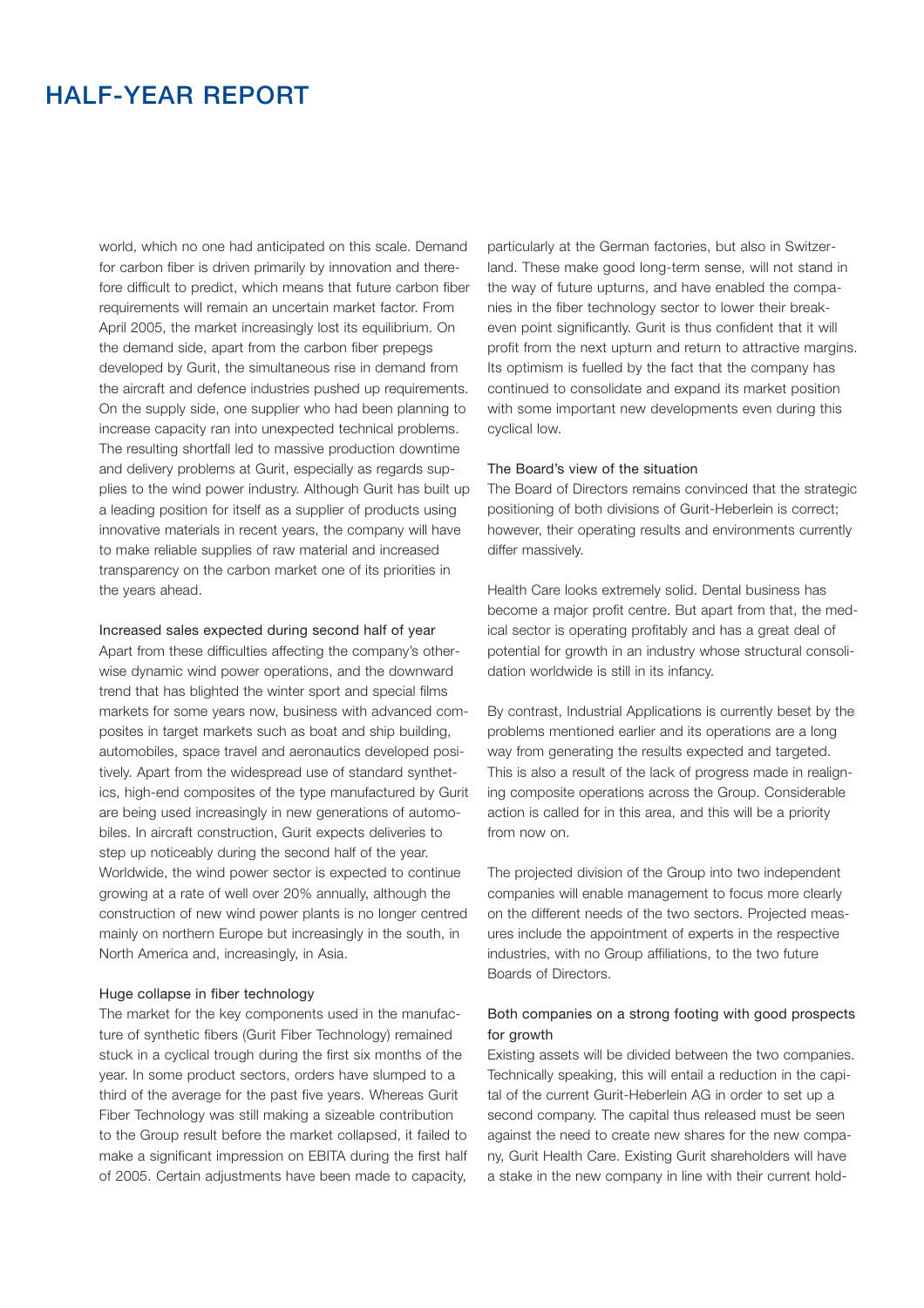ings at the time of the split. They will not need to pay in additional capital.

As part of the projected division of the Gurit-Heberlein Group into two separate companies, the Industrial Applications activities will be closely examined. This may lead to special depreciation amounting to some CHF 50 to 60 million. These will be in the form of value adjustments featured in the year end 2005 income statements, particularly in the division's declining winter sport and special films and foils operations, as well as the fiber technology sector.

#### New Health Care company to have standardized share

In future, the dental and medical companies will be amalgamated in a single company with the working title of Gurit Health Care. On the one hand, this will include the medical companies known today by the Medisize brand and located in the Netherlands, Ireland, the Czech Republic and Switzerland. On the other, there is the dental sector, which operates under the Coltène/Whaledent label and has manufacturing facilities in Europe and the USA. Two years ago, all US activities were relocated to a single facility in Ohio. In Europe, activities are centred on the company in Switzerland's Rhine valley which also runs the other companies in Germany (Langenau/Ulm) and Hungary. The new Health Care company is to have a standardized share.

### Gurit-Heberlein AG focuses on Industrial Applications

Gurit-Heberlein AG will continue to manage its synthetics technology operations under the provisional name of Gurit Industrial. This sector will include the composites business as well as the manufacture of key components for the manufacture of synthetic fibers. The company's international composites operations include production facilities in Switzerland, Austria, Germany, France, the UK, Spain and Canada. The fiber technology sector owns manufacturing plants in Switzerland and Germany.

The Group's extensive real estate holdings in Wattwil, Schaffhausen and Bern will also remain in the hands of Gurit-Heberlein.

It is assumed that the existing directors will continue to carry out their strategy-related duties with either one or both of the new companies in the future. However, both Boards will in future have directors who have no connection with the companies.

Dr. Rudolf Wehrli will continue to carry out his day to day duties as CEO until such time as the Gurit-Heberlein Group has been split into two separate entities. A task force comprising non-executive members of the Board of Directors will help him with any additional responsibilities in order to ensure that the split can take place within the allotted time frame. From this point on, the CEO's functions at Group level will lapse and the two heads of executive management of the new, independent companies will report directly to the Chairman of the Board of Directors in question. Mr. Wehrli will continue to be a member of the boards of the two independent companies at least until his current term of office comes to an end.

#### Time frame for the division

The split is scheduled for approval by the General Meeting in spring 2006 but retrogressively to the beginning of 2006. Gurit has decided to communicate this crucial step in the Group's development at an early stage in order to be able to tackle all the internal and external duties, including setting up the operative management structures in good time.

#### **Outlook**

Gurit-Heberlein AG will finish financial 2005 in its present form. However, in order to give interested parties an insight into the two units, which will in future be managed as two separate legal entities, pro forma budgets have been drawn up.

For 2005 as a whole, the following results are expected:

| <b>SALES</b> | <b>FBIT</b> |
|--------------|-------------|
| 252          | 32.         |
| 340          | 1 በ*        |
| 592          | 1つ*         |
|              |             |

\* BEFORE ANY NECESSARY VALUE ADJUSTMENTS

Viewed from the present standpoint, it is expected that Gurit Health Care AG will enjoy a clearly double-digit growth for the years 2005–2008, together with an EBIT margin in the region of 10–15%. The new company will receive the necessary capital base that will also help achieving the growth targets by means of suitable acquisitions in the medical business.

For Industrial Applications, annual sales growth is expected to return to historical growth rates in the composite activi-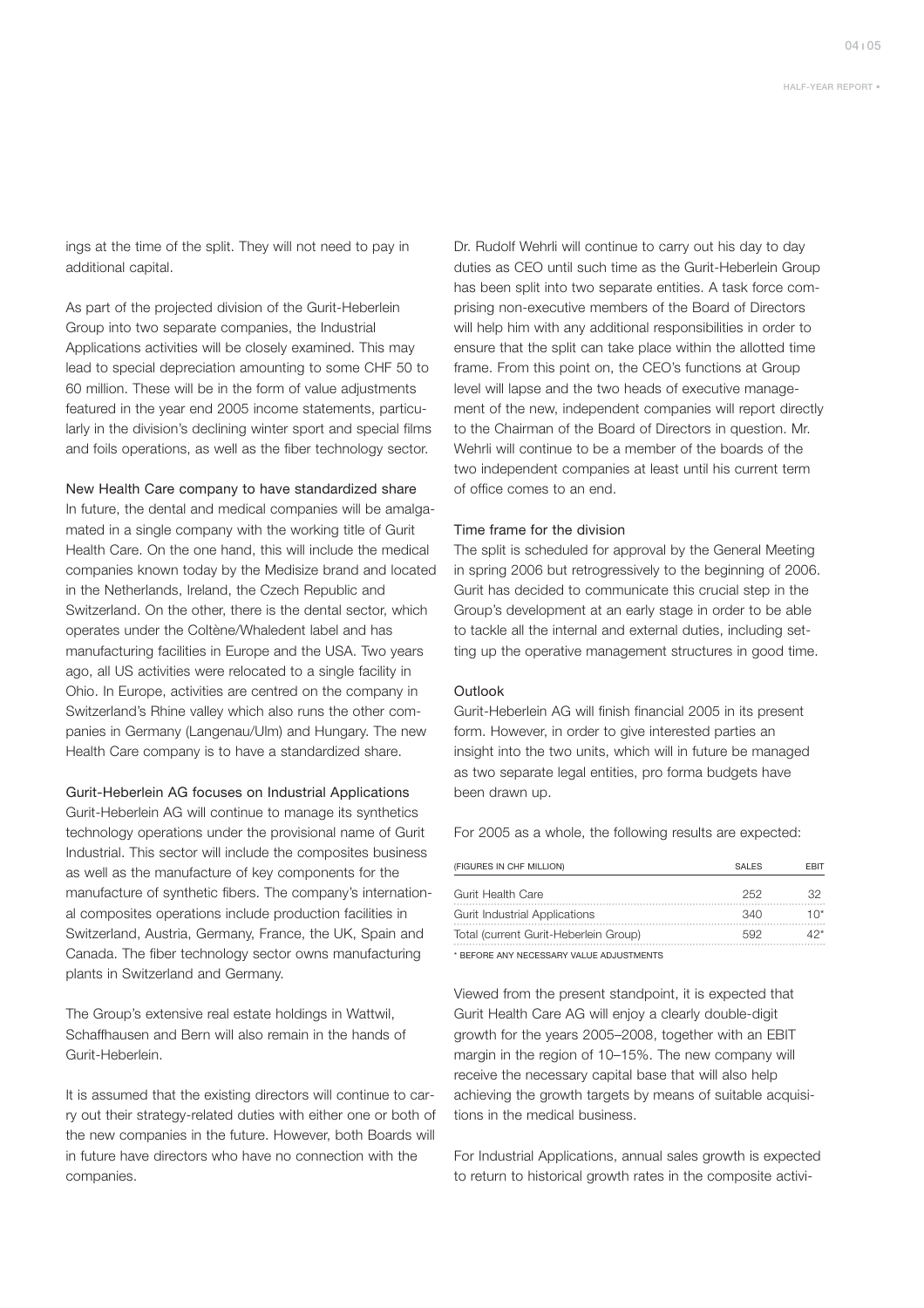### **HALF-YEAR REPORT**

ties, and in the Fiber Technology business sales are expected to return to their former levels. The EBIT margin should be rising from approximately 3% today to well double-digit figures in 2008.

These projected figures are reassessed annually as part of the ordinary budget process and may of course differ in line with developments in the economic environment.

Yours sincerely Gurit-Heberlein AG

 $\sqrt{\frac{1}{169}}$ 

Dr. Paul Hälg Chairman of the Board of Directors

POLO.

Dr. Rudolf Wehrli Chief Executive Officer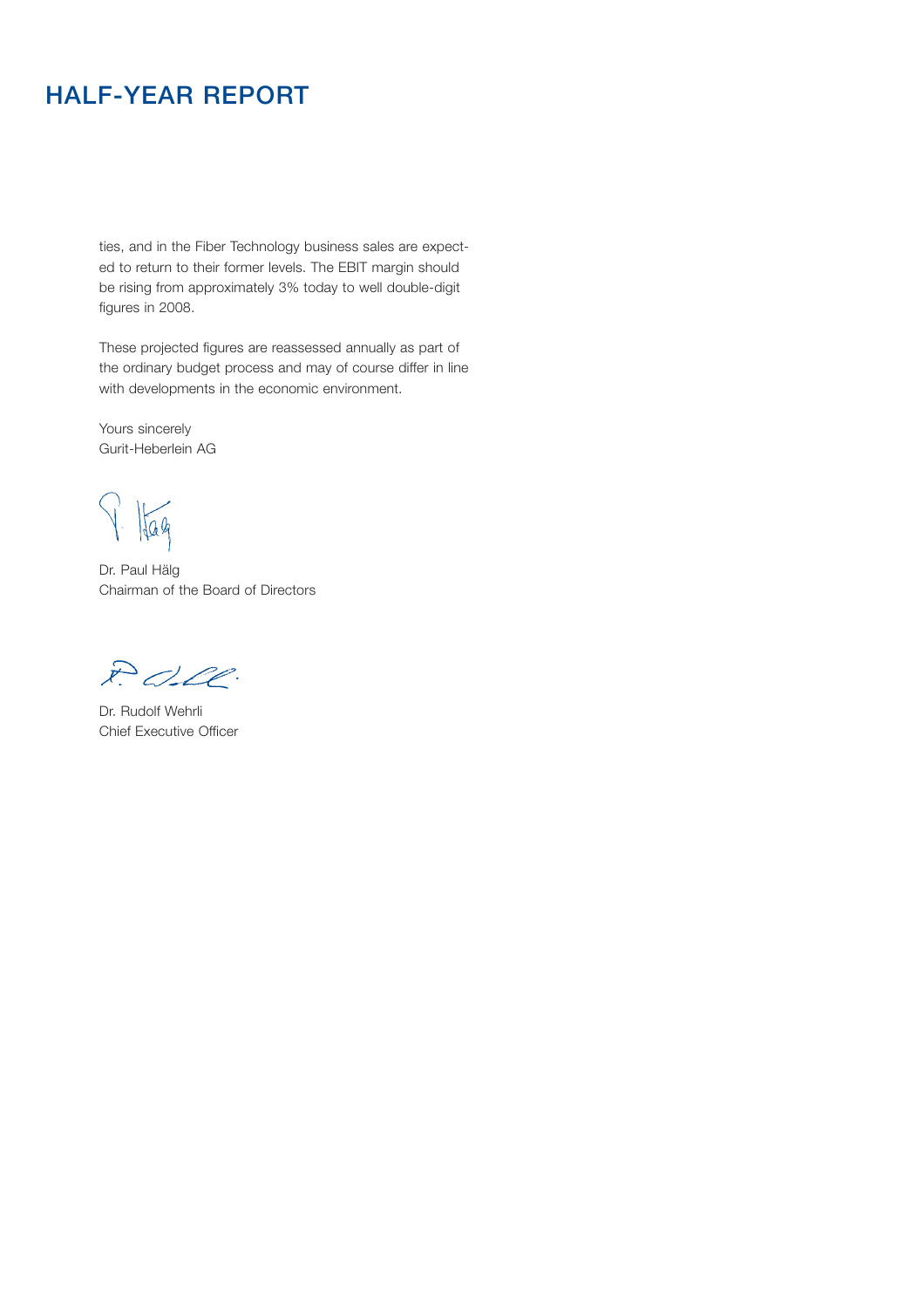# **GROUP INCOME STATEMENT (condensed)**

**HALF-YEAR REPORT •**

**GROUP INCOME STATEMENT •**

IN CHF 1000

|                                         | 1HY 2005  | 1HY 2004  |
|-----------------------------------------|-----------|-----------|
| Income statement                        |           |           |
| Net sales                               | 307 500   | 292 500   |
| Cost of goods and materials             | $-127700$ | $-125100$ |
| Personnel expenses                      | $-90200$  | $-85300$  |
| Other operating expenses                | $-33,400$ | $-28300$  |
| Marketing and administrative expenses   | $-22300$  | $-19200$  |
| Other operating income                  | 900       | 1 200     |
| Depreciation fixed assets               | $-13,500$ | $-12000$  |
| Amortization of goodwill                |           | $-6,700$  |
| Operating profit                        | 21 300    | 17 100    |
| Financial expenses                      | $-4600$   | $-4700$   |
| Financial income                        | 1100      | 1 000     |
| Profit before tax                       | 17 800    | 13 400    |
| Tax expense                             | $-3,400$  | $-4700$   |
| Profit after tax                        | 14 400    | 8700      |
| Minority interests                      | $-100$    | $-200$    |
| Group profit (excl. minority interests) | 14 300    | 8 500     |
|                                         |           |           |
| Earnings per bearer share               | CHF 31.48 | CHF 18.68 |
| Diluted earnings per bearer share       | CHF 31.23 | CHF 18.53 |
| Earnings per registered share           | CHF 6.30  | CHF 3.74  |
| Diluted earnings per registered share   | CHF 6.25  | CHF 3.71  |

| Depreciation and amortization                        | 1HY 2005  |          |  |
|------------------------------------------------------|-----------|----------|--|
| Group cash flow (profit after $tax + depreciation$ ) | 27 900    |          |  |
|                                                      |           |          |  |
| EBITDA                                               | 34 800    | 35 800   |  |
| Depreciation                                         | $-13,500$ | $-12000$ |  |
| <b>FBITA</b>                                         | 21 300    | 23.800   |  |
| Amortization of goodwill                             |           |          |  |
| FB                                                   | -300      |          |  |
| Financial result                                     | $-3,500$  |          |  |
| Tax expense                                          | $-3,400$  | $-4,700$ |  |
| Minority interests                                   | $-100$    | $-200$   |  |
| Group profit                                         |           |          |  |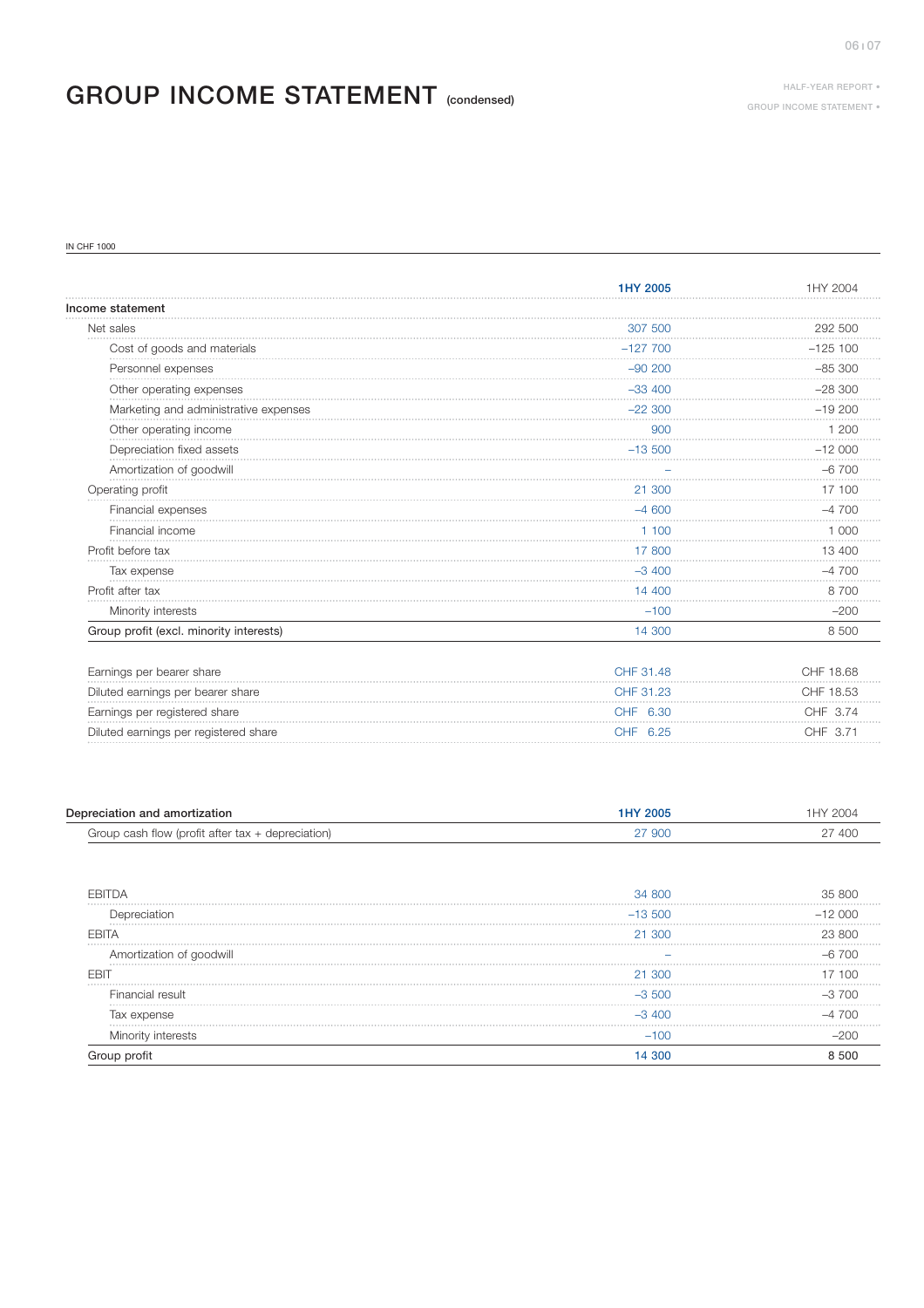## **GROUP BALANCE SHEET (condensed)**

IN CHF 1000

|                                                  | 30.6.2005 | 31.12.2004 | 30.6.2004 |
|--------------------------------------------------|-----------|------------|-----------|
| Assets                                           |           |            |           |
| Cash and cash equivalents                        | 40 423    | 49 191     | 41 017    |
| Accounts receivable and accruals                 | 130 507   | 117 390    | 125 029   |
| Inventories                                      | 112 596   | 104 219    | 98 427    |
| <b>Current assets</b>                            | 283 526   | 270 800    | 264 473   |
| Plant and equipment                              | 98 939    | 98 910     | 114 542   |
| Real estate                                      | 120 780   | 118 039    | 87 001    |
| Property, plant and equipment                    | 219 719   | 216 949    | 201 543   |
| Financial assets                                 | 6 181     | 5 9 3 5    | 5 6 3 0   |
| Intangible assets                                | 239 780   | 235 910    | 240 897   |
| Deferred tax assets                              | 5 631     | 7 2 8 4    | 7881      |
| Non-current assets                               | 471 311   | 466 078    | 455 951   |
| Total assets                                     | 754 837   | 736 878    | 720 424   |
| <b>Equity and liabilities</b>                    |           |            |           |
| Bank loans                                       | 81 517    | 77818      | 71 045    |
| Accounts payable and accruals                    | 78 088    | 84 138     | 87 544    |
| Provisions                                       | 12 679    | 12 930     | 7 2 2 9   |
| Current liabilities                              | 172 284   | 174 886    | 165 818   |
| Mortgage and loans                               | 63 711    | 64 522     | 54 007    |
| Other liabilities                                | 14 550    | 5 0 8 4    | 8 2 3 9   |
| Provisions                                       | 36 076    | 36 444     | 39 099    |
| Non-current liabilities                          | 114 337   | 106 050    | 101 345   |
| <b>Total liabilities</b>                         | 286 621   | 280 936    | 267 163   |
| Minority interests                               | 2 2 5 8   | 2 2 0 1    | 2611      |
| Share capital                                    | 46 074    | 46 052     | 46 089    |
| Additional paid-in capital and retained earnings | 427 088   | 422 237    | 415 227   |
| Currency translation adjustments                 | $-7204$   | $-14548$   | $-10666$  |
| Total equity (incl. minority interests)          | 468 216   | 455 942    | 453 261   |
| Total equity and liabilities                     | 754 837   | 736 878    | 720 424   |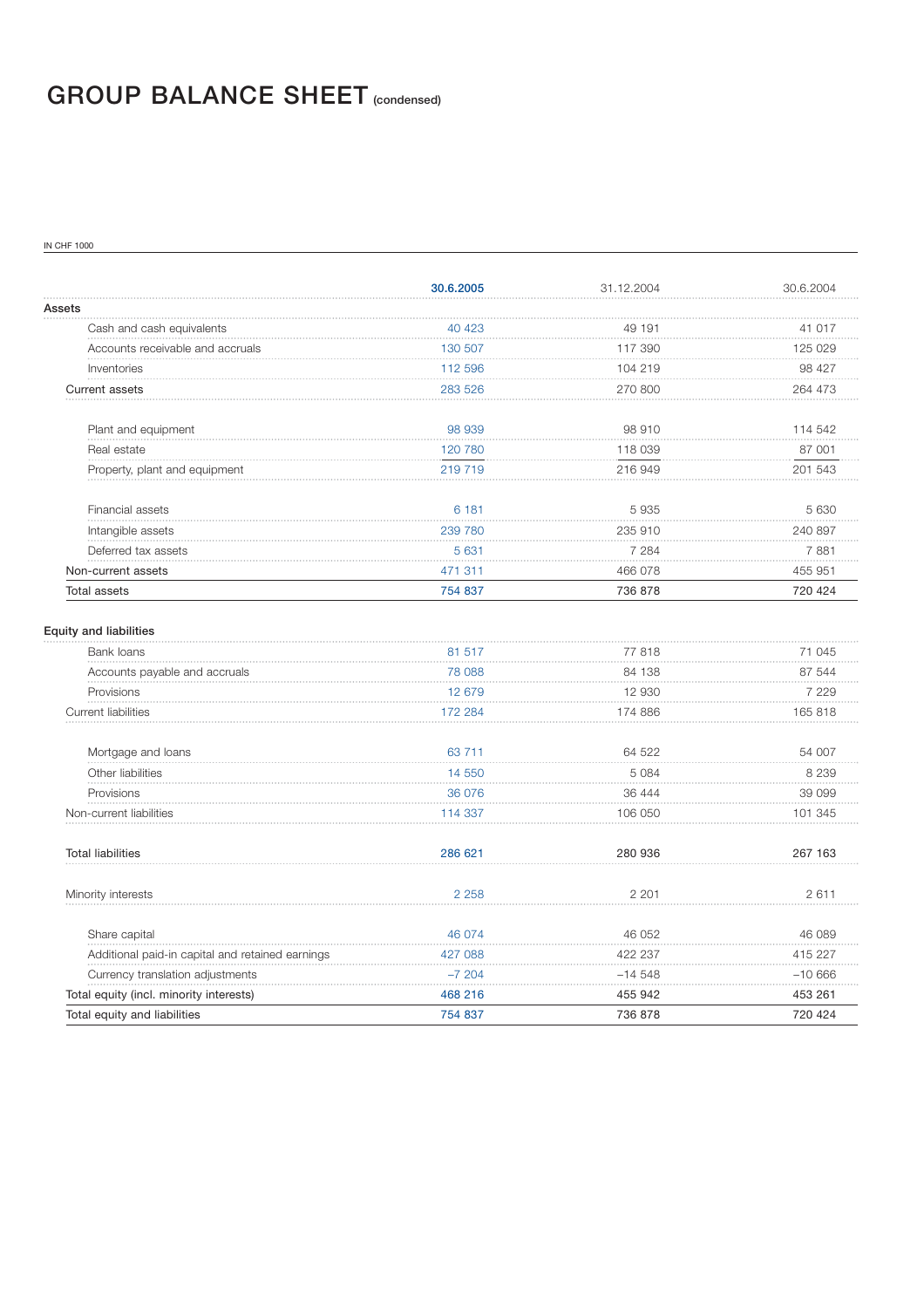# GROUP CASH FLOW STATEMENT (condensed) **GROUP CASH FLOW STATEMENT •** GROUP CASH FLOW STATEMENT •

IN CHF 1000

|                                                | 1HY 2005  | I HY 2004 |
|------------------------------------------------|-----------|-----------|
| Cash flow from operating activities            | 7 6 6 9   | 23 329    |
| Investments in fixed assets (net)              | $-15,740$ | $-13950$  |
| Financial investments (net)                    | $-246$    |           |
| Investments in intangible assets (net)         | $-2862$   |           |
| Acquisitions of subsidiaries                   |           | $-2974$   |
| Cash flow from investment activities           | $-18848$  | $-16924$  |
| Free cash flow (before dividend distribution)  | $-11$ 179 | 6 4 0 5   |
| Change in current bank loans and other loans   | 2888      | $-2.502$  |
| Other financing activity                       | 9466      | 3         |
| Sale/purchase of treasury stock                | 46        | 453       |
| Dividend distribution                          | $-11049$  | $-11063$  |
| Cash flow from financing activities            | 1 3 5 1   | $-13109$  |
| Exchange rate differences                      | 1 060     | $-29$     |
| Change in cash and cash equivalents            | $-8768$   | $-6733$   |
| Cash and cash equivalents at beginning of year | 49 191    | 47 750    |
| Cash and cash equivalents at end of year       | 40 423    | 41 017    |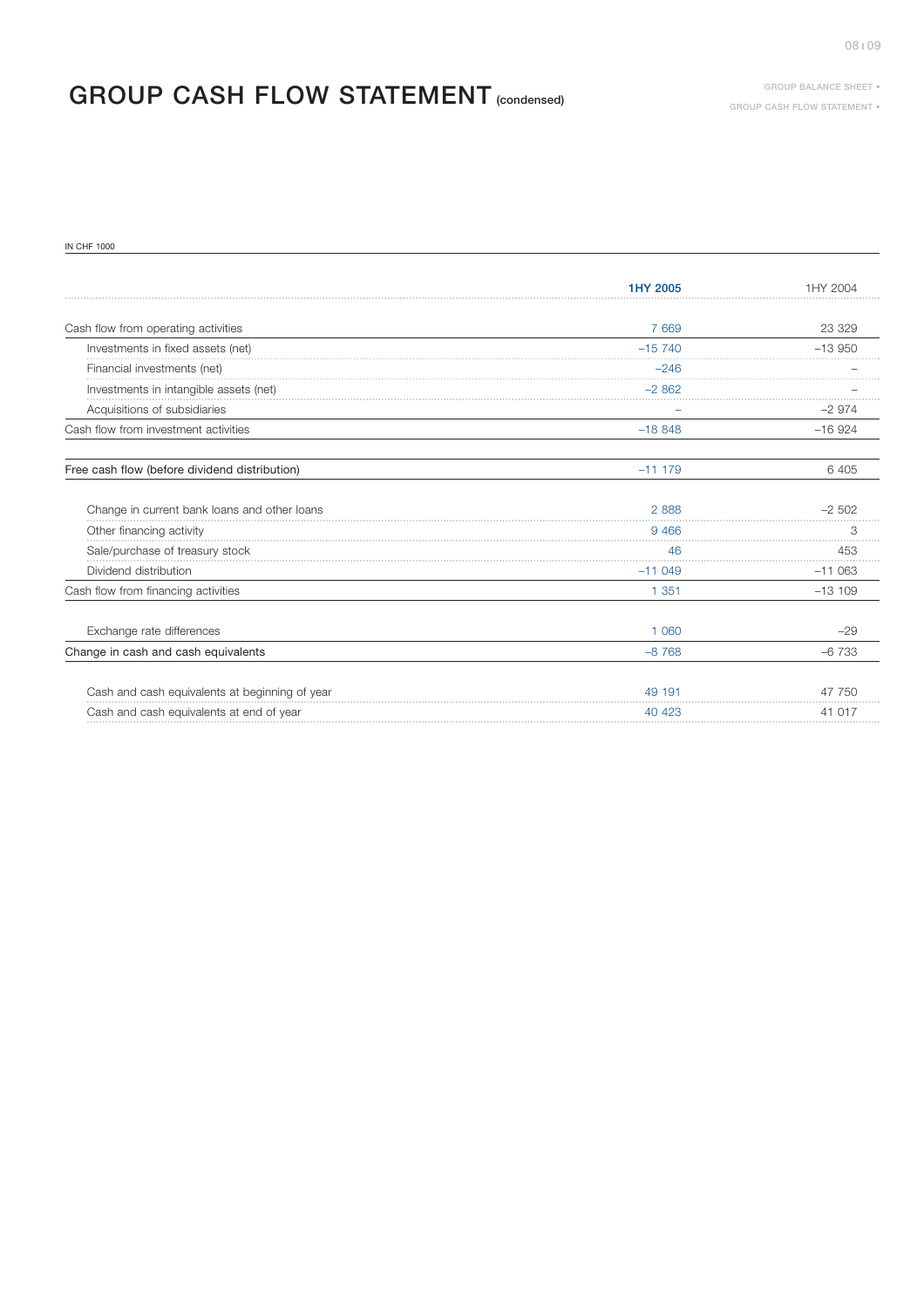## **SEGMENT INFORMATION**

IN CHF MIO.

|                                                                      |       | 1HY 2005 |       | 1HY 2004 |       | FY 2004 |
|----------------------------------------------------------------------|-------|----------|-------|----------|-------|---------|
| Net sales by Division                                                |       |          |       |          |       |         |
| <b>Health Care</b>                                                   | 122.3 | 39.8%    | 107.9 | 36.9%    | 218.9 | 37.8%   |
| <b>Industrial Applications</b>                                       | 184.7 | 60.1%    | 182.1 | 62.3%    | 355.6 | 61.5%   |
| Other/Consolidation                                                  | 0.5   | 0.1%     | 2.5   | 0.8%     | 4.3   | 0.7%    |
| Total net sales                                                      | 307.5 | 100.0%   | 292.5 | 100.0%   | 578.8 | 100.0%  |
| <b>EBITDA by Divisions</b>                                           |       |          |       |          |       |         |
| (operating profit before depreciation and amortization of goodwill)) |       |          |       |          |       |         |
| <b>Health Care</b>                                                   | 17.1  | 49.1%    | 13.9  | 38.8%    | 32.2  | 49.2%   |
| Industrial Applications                                              | 16.3  | 46.9%    | 20.4  | 57.0%    | 30.9  | 47.3%   |
| Other/Consolidation                                                  | 1.4   | 4.0%     | 1.5   | 4.2%     | 2.3   | 3.5%    |
| <b>Total EBITDA</b>                                                  | 34.8  | 100.0%   | 35.8  | 100.0%   | 65.4  | 100.0%  |
| <b>EBITA by Divisions</b>                                            |       |          |       |          |       |         |
| (operating profit before amortization of goodwill)                   |       |          |       |          |       |         |
| <b>Health Care</b>                                                   | 12.8  | 60.1%    | 10.3  | 43.3%    | 24.6  | 59.7%   |
| Industrial Applications                                              | 7.1   | 33.3%    | 12.2  | 51.2%    | 14.8  | 35.9%   |
| Other/Consolidation                                                  | 1.4   | 6.6%     | 1.3   | 5.5%     | 1.8   | 4.4%    |
| <b>Total EBITA</b>                                                   | 21.3  | 100.0%   | 23.8  | 100.0%   | 41.2  | 100.0%  |
| EBITA in & of net sales                                              |       |          |       |          |       |         |
| <b>Health Care</b>                                                   | 10.5% |          | 9.5%  |          | 11.2% |         |
| Industrial Applications                                              | 3.8%  |          | 6.7%  |          | 4.2%  |         |
| Total EBITA in %                                                     | 6.9%  |          | 8.1%  |          | 7.1%  |         |
| Operating profit (EBIT) by Divisions                                 |       |          |       |          |       |         |
| <b>Health Care</b>                                                   | 12.8  | 60.1%    | 8.5   | 49.7%    | 22.9  | 76.4%   |
| Industrial Applications                                              | 7.1   | 33.3%    | 7.3   | 42.7%    | 5.2   | 17.3%   |
| Other/Consolidation                                                  | 1.4   | 6.6%     | 1.3   | 7.6%     | 1.9   | 6.3%    |
|                                                                      |       |          |       |          |       |         |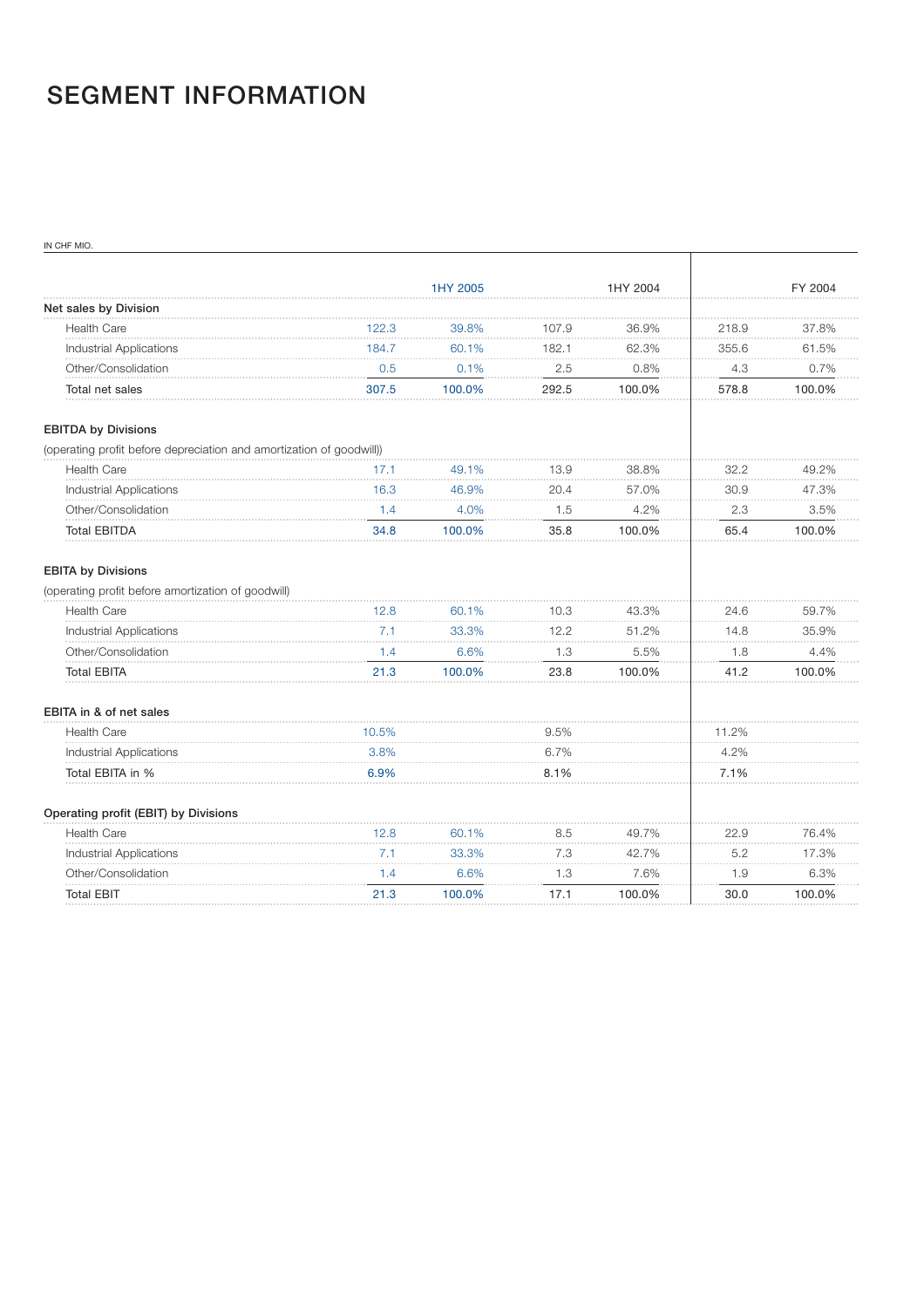SEGMENT INFORMATION •

SHAREHOLDERS' EQUITY AND MINORITY INTERESTS •

### SELECTED NOTES •

## SHAREHOLDERS' EQUITY AND MINORITY INTERESTS (condensed)

| <b>IN CHF 1000</b>                 |                         |                   |                                               |                 |                                     |                        |
|------------------------------------|-------------------------|-------------------|-----------------------------------------------|-----------------|-------------------------------------|------------------------|
|                                    | <b>SHARE</b><br>CAPITAL | <b>ADDITIONAL</b> | <b>CURRENCY TRANSL.</b><br><b>ADJUSTMENTS</b> | <b>RETAINED</b> | <b>MINORITY</b><br><b>INTERESTS</b> | <b>TOTAL</b><br>EQUITY |
|                                    |                         | PAID-IN CAPITAL   |                                               | <b>EARNINGS</b> |                                     |                        |
| 31.12.2003                         | 45 905                  | 28 642            | $-10213$                                      | 387 901         | 2 4 4 1                             | 454 676                |
| Dividend distribution              |                         |                   |                                               | $-11.063$       |                                     | $-11063$               |
| Half-year Group profit             |                         |                   |                                               | 8 4 5 2         | 170                                 | 8 6 2 2                |
| Currency effects                   |                         |                   | $-453$                                        |                 |                                     | $-453$                 |
| Change in treasury stock           | 184                     |                   |                                               | 1 2 9 5         |                                     | 1 479                  |
| 30.6.2004                          | 46 089                  | 28 642            | $-10.666$                                     | 386 585         | 2611                                | 453 261                |
| Dividend distribution              |                         |                   |                                               |                 | $-113$                              | $-113$                 |
| Half-year Group profit             |                         |                   |                                               | 7 3 1 0         | $-277$                              | 7 0 3 3                |
| Currency effects                   |                         |                   | $-3.882$                                      |                 | $-20$                               | $-3902$                |
| Change in treasury stock           | $-37$                   |                   |                                               | -300            |                                     | $-337$                 |
| 31.12.2004                         | 46 052                  | 28 642            | $-14.548$                                     | 393 595         | 2 2 0 1                             | 455 942                |
| Dividend distribution              |                         |                   |                                               | $-11232$        |                                     | $-11232$               |
| Half-year Group profit             |                         |                   |                                               | 14 326          | 88                                  | 14 4 14                |
| Reclassification negative goodwill |                         |                   |                                               | 1 537           |                                     | 1 537                  |
| Changes due to IFRS 2              |                         |                   |                                               |                 |                                     |                        |
| (share based payments)             |                         |                   |                                               | 196             |                                     | 196                    |
| Currency effects                   |                         |                   | 7 344                                         |                 | $-31$                               | 7 3 1 3                |
| Change in treasury stock           | 22                      |                   |                                               | 24              |                                     | 46                     |
| 30.6.2005                          | 46 074                  | 28 642            | $-7204$                                       | 398 446         | 2 2 5 8                             | 468 216                |

### SELECTED NOTES

This unaudited consolidated half-year report was prepared in accordance with IAS 34, using the same principles of consolidation and accounting policies as in the year-end report 2004. The new standards (IFRS 2, IFRS 3, IFRS 4, IFRS 5) and the amended standards (IAS 1, IAS 8, IAS 16, IAS 17, IAS 21, IAS 24, IAS 27, IAS 28, IAS 31, IAS 32, IAS 33, IAS 39, IAS 40), all effective as at January 1, 2005, were all applied and lead to the following changes in this half-year report as per June 30, 2005:

According IFRS 2, "Share-based Payments" are entered into the income statement 2005. The impact of previous year figures is immaterial. Therefor, previous year financial statements have not been restated.

According IFRS 3 "Business Combinations", as from January 1, 2005, goodwill is no longer amortized systematically over the period of use, but is now subject to annual impairment testing. There were no such impairments in the first half-year of 2005. However, in the first half-year of

2004, the income statements included amortizations of goodwill of CHF 6.7 million. According to IFRS 3, negative goodwill is to be taken into account at the moment of acquisition. All negative goodwill existing at the end of 2004 amounting to CHF 1.5 million was dissolved as per January 1, 2005, against retained earnings.

According to IAS 27 "Consolidated and Separate Financial Statements", as from 2005 onwards minority interests are considered equity. This led to changes in the previous year's figures in the balance sheet (CHF 2.2 million as per December 31, 2004, respectively CHF 2.6 million as per June 30, 2004).

### Exchange rates in CHF

|       | 31.12.2004 | 30.6.2005 | Ø<br>1HY<br>2005 | 30.6.2004 | Ø<br>1HY<br>2004 |
|-------|------------|-----------|------------------|-----------|------------------|
| 1 USD | 1.145      | 1.280     | 1.202            | 1.250     | 1.265            |
| 1 EUR | 1.545      | 1.550     | 1.546            | 1.525     | 1.552            |
| 1 GBP | 2.185      | 2.300     | 2.252            | 2.270     | 2.303            |